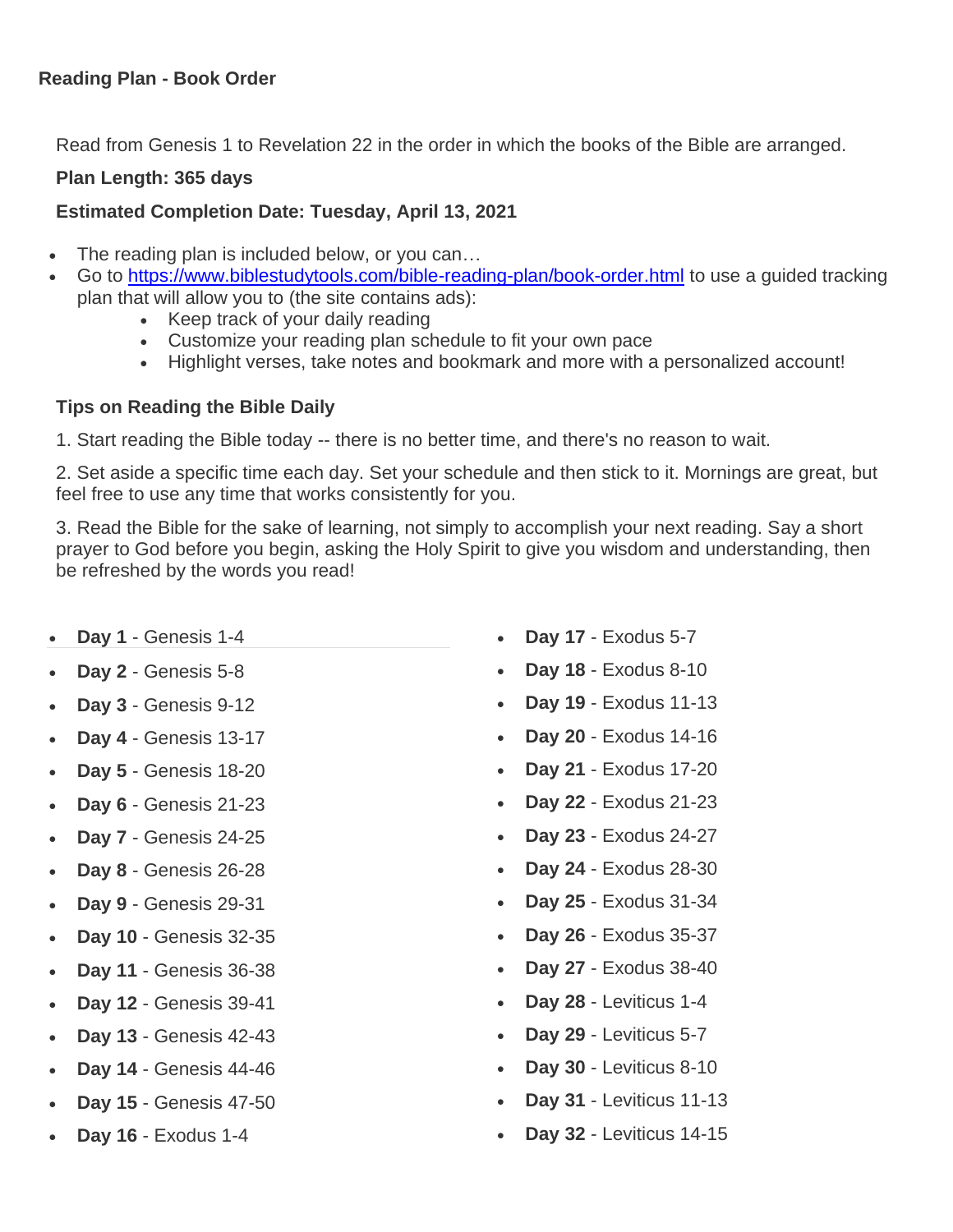- **Day 33** Leviticus 16-18
- **Day 34** Leviticus 19-21
- **Day 35** Leviticus 22-23
- **Day 36** Leviticus 24-25
- **Day 37** Leviticus 26-27
- **Day 38** Numbers 1-2
- **Day 39** Numbers 3-4
- **Day 40** Numbers 5-6
- **Day 41** Numbers 7
- **Day 42** Numbers 8-10
- **Day 43** Numbers 11-13
- **Day 44** Numbers 14-15
- **Day 45** Numbers 16-18
- **Day 46** Numbers 19-21
- **Day 47** Numbers 22-24
- **Day 48** Numbers 25-26
- **Day 49** Numbers 27-29
- **Day 50** Numbers 30-32
- **Day 51** Numbers 33-36
- **Day 52** Deuteronomy 1-2
- **Day 53** Deuteronomy 3-4
- **Day 54** Deuteronomy 5-8
- **Day 55** Deuteronomy 9-11
- **Day 56** Deuteronomy 12-15
- **Day 57** Deuteronomy 16-19
- **Day 58** Deuteronomy 20-22
- **Day 59** Deuteronomy 23-25
- **Day 60** Deuteronomy 26-27
- **Day 61** Deuteronomy 28-29
- **Day 62** Deuteronomy 30-32
- **Day 63** Deuteronomy 33-34
- **Day 64** Joshua 1-4
- **Day 65** Joshua 5-7
- **Day 66** Joshua 8-10
- **Day 67** Joshua 11-13
- **Day 68** Joshua 14-17
- **Day 69** Joshua 18-20
- **Day 70** Joshua 21-22
- **Day 71** Joshua 23-24
- **Day 72** Judges 1-3
- **Day 73** Judges 4-5
- **Day 74** Judges 6-8
- **Day 75** Judges 9-10
- **Day 76** Judges 11-13
- **Day 77** Judges 14-16
- **Day 78** Judges 17-19
- **Day 79** Judges 20-21
- **Day 80** Ruth 1-4
- **Day 81** 1 Samuel 1-3
- **Day 82** 1 Samuel 4-7
- **Day 83** 1 Samuel 8-12
- **Day 84** 1 Samuel 13-14
- **Day 85** 1 Samuel 15-16
- **Day 86** 1 Samuel 17-18
- **Day 87** 1 Samuel 19-21
- **Day 88** 1 Samuel 22-24
- **Day 89** 1 Samuel 25-27
- **Day 90** 1 Samuel 28-31
- **Day 91** 2 Samuel 1-3
- **Day 92** 2 Samuel 4-7
- **Day 93** 2 Samuel 8-11
- **Day 94** 2 Samuel 12-13
- **Day 95** 2 Samuel 14-16
- **Day 96** 2 Samuel 17-19
- **Day 97** 2 Samuel 20-22
- **Day 98** 2 Samuel 23-24
- **Day 99** 1 Kings 1-2
- **Day 100** 1 Kings 3-5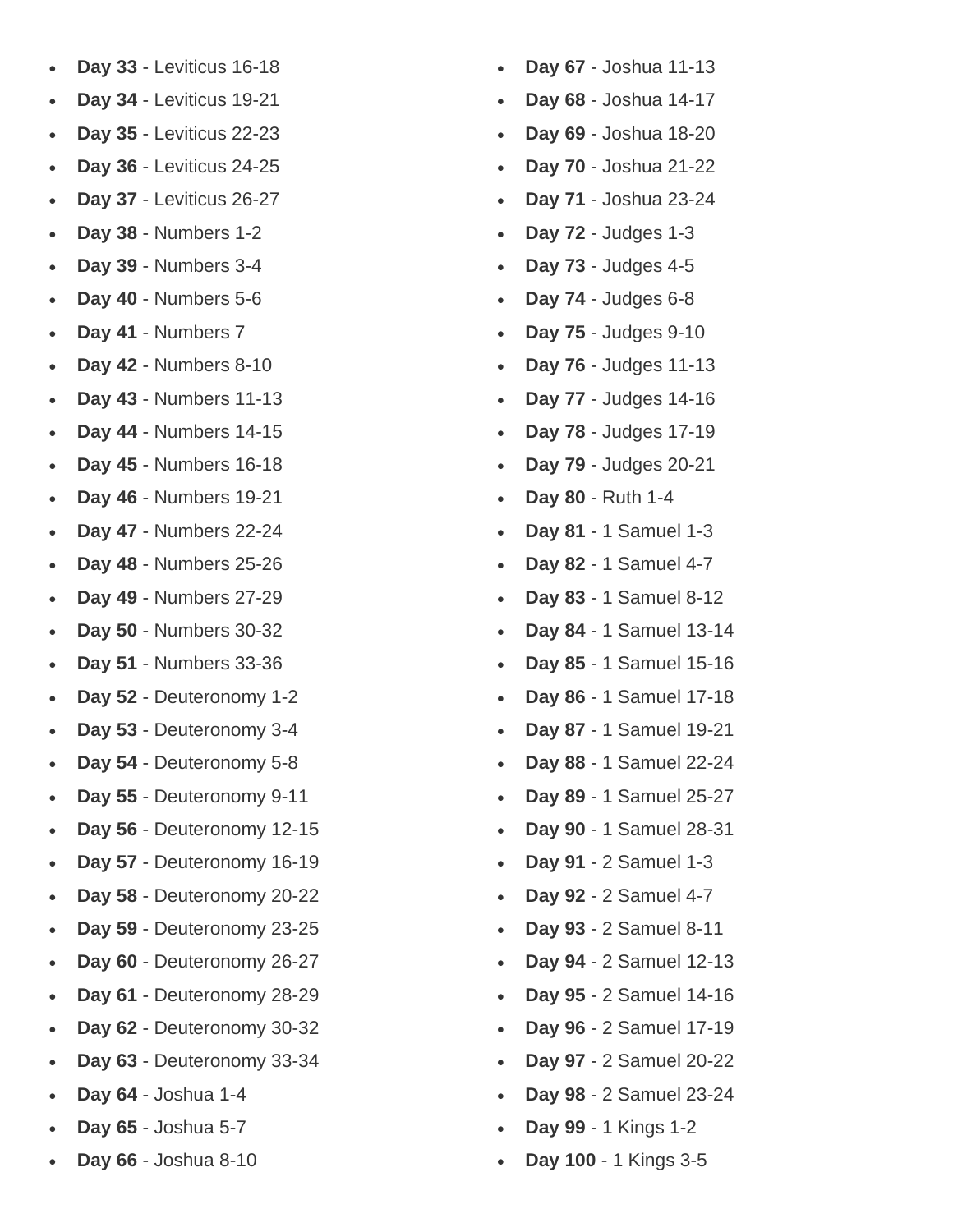- Day 101 1 Kings 6-7
- Day 102 1 Kings 8-9
- Day 103 1 Kings 10-12
- Day 104 1 Kings 13-15
- Day 105 1 Kings 16-18
- Day 106 1 Kings 19-20
- Day 107 1 Kings 21-22
- Day 108 2 Kings 1-3
- Day 109 2 Kings 4-5
- Day 110 2 Kings 6-8
- Day 111 2 Kings 9-10
- **Day 112** 2 Kings 11 -13
- **Day 113** 2 Kings 14 -16
- **Day 114** 2 Kings 17 -18
- Day 115 2 Kings 19-21
- **Day 116** 2 Kings 22 -23
- **Day 117** 2 Kings 24 -25
- Day 118 1 Chronicles 1-2
- Day 119 1 Chronicles 3-4
- Day 120 1 Chronicles 5-6
- Day 121 1 Chronicles 7-9
- **Day 122** 1 Chronicles 10 -12
- Day 123 1 Chronicles 13-16
- **Day 124** 1 Chronicles 17 -19
- Day 125 1 Chronicles 20-23
- Day 126 1 Chronicles 24-26
- **Day 127** 1 Chronicles 27 -29
- Day 128 - 2 Chronicles 1-4
- Day 129 2 Chronicles 5-7
- **Day 130** 2 Chronicles 8 -11
- **Day 131** 2 Chronicles 12 -16
- **Day 132** 2 Chronicles 17 -20
- **Day 133** 2 Chronicles 21 -24
- **Day 134** 2 Chronicles 25 -28
- **Day 135** 2 Chronicles 29 -31
- **Day 136** 2 Chronicles 32 -34
- **Day 137** 2 Chronicles 35 -36
- Day 138 Ezra 1-4
- Day 139 Ezra 5-7
- Day 140 Ezra 8-10
- Day 141 Nehemiah 1-3
- Day 142 Nehemiah 4-7
- **Day 143** Nehemiah 8 -10
- **Day 144** Nehemiah 11 -13
- **Day 145** Esther 1 5
- Day 146 Esther 6-10
- Day 147 Job 1-4
- Day 148 Job 5-8
- Day 149 Job 9-12
- **Day 150** Job 13 -16
- **Day 151** Job 17 -20
- **Day 152** Job 21 -24
- Day 153 Job 25-30
- **Day 154** Job 31 -34
- **Day 155** Job 35 -38
- **Day 156** Job 39 -42
- **Day 157** Psalms 1 8
- **Day 158** Psalms 9 -17
- **Day 159** Psalms 18 -21
- **Day 160** Psalms 22 -27
- **Day 161** Psalms 28 -33
- **Day 162** Psalms 34 -37
- **Day 163** Psalms 38 -42
- Day 164 Psalms 43-49
- Day 165 Psalms 50-55
- Day 166 Psalms 56-61
- **Day 167** Psalms 62 -68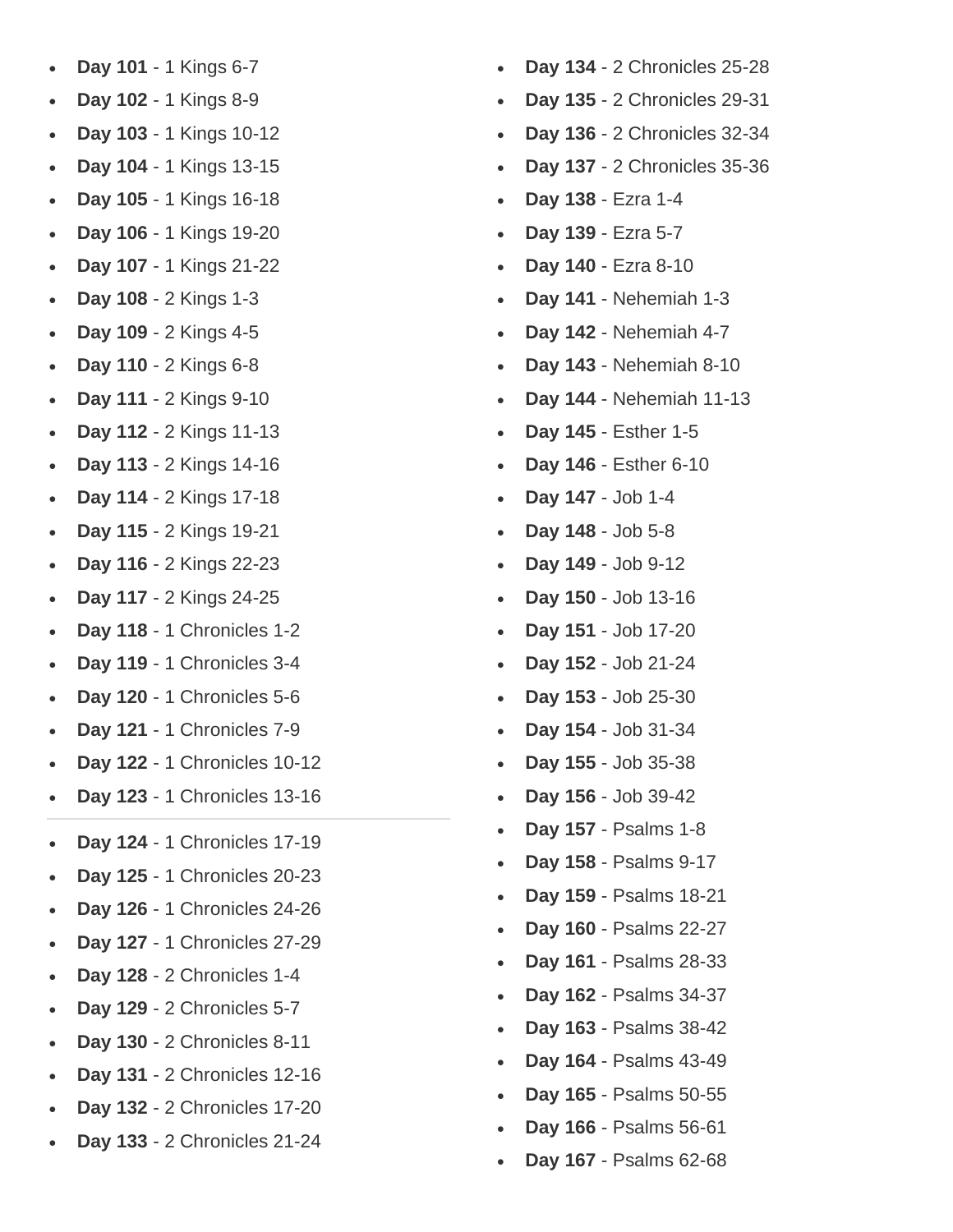- **Day 168** Psalms 69-72
- **Day 169** Psalms 73-77
- **Day 170** Psalms 78-80
- **Day 171** Psalms 81-88
- **Day 172** Psalms 89-94
- **Day 173** Psalms 95-103
- **Day 174** Psalms 104-106
- **Day 175** Psalms 107-111
- **Day 176** Psalms 112-118
- **Day 177** Psalm 119
- **Day 178** Psalms 120-133
- **Day 179** Psalms 134-140
- **Day 180** Psalms 141-150
- **Day 181** Proverbs 1-3
- **Day 182** Proverbs 4-7
- **Day 183** Proverbs 8-11
- **Day 184** Proverbs 12-14
- **Day 185** Proverbs 15-17
- **Day 186** Proverbs 18-20
- **Day 187** Proverbs 21-23
- **Day 188** Proverbs 24-26
- **Day 189** Proverbs 27-29
- **Day 190** Proverbs 30-31
- **Day 191** Ecclesiastes 1-4
- **Day 192** Ecclesiastes 5-8
- **Day 193** Ecclesiastes 9-12
- **Day 194** Song of Solomon 1-4
- **Day 195** Song of Solomon 5-8
- **Day 196** Isaiah 1-3
- **Day 197** Isaiah 4-8
- **Day 198** Isaiah 9-11
- **Day 199** Isaiah 12-14
- **Day 200** Isaiah 15-19
- **Day 201** Isaiah 20-24
- **Day 202** Isaiah 25-28
- **Day 203** Isaiah 29-31
- **Day 204** Isaiah 32-34
- **Day 205** Isaiah 35-37
- **Day 206** Isaiah 38-40
- **Day 207** Isaiah 41-43
- **Day 208** Isaiah 44-46
- **Day 209** Isaiah 47-49
- **Day 210** Isaiah 50-52
- **Day 211** Isaiah 53-56
- **Day 212** Isaiah 57-59
- **Day 213** Isaiah 60-63
- **Day 214** Isaiah 64-66
- **Day 215** Jeremiah 1-3
- **Day 216** Jeremiah 4-5
- **Day 217** Jeremiah 6-8
- **Day 218** Jeremiah 9-11
- **Day 219** Jeremiah 12-14
- **Day 220** Jeremiah 15-17
- **Day 221** Jeremiah 18-21
- **Day 222** Jeremiah 22-24
- **Day 223** Jeremiah 25-27
- **Day 224** Jeremiah 28-30
- **Day 225** Jeremiah 31-32
- **Day 226** Jeremiah 33-36
- **Day 227** Jeremiah 37-39
- **Day 228** Jeremiah 40-43
- **Day 229** Jeremiah 44-46
- **Day 230** Jeremiah 47-48
- **Day 231** Jeremiah 49
- **Day 232** Jeremiah 50
- **Day 233** Jeremiah 51-52
- **Day 234** Lamentations 1-2
- **Day 235** Lamentations 3-5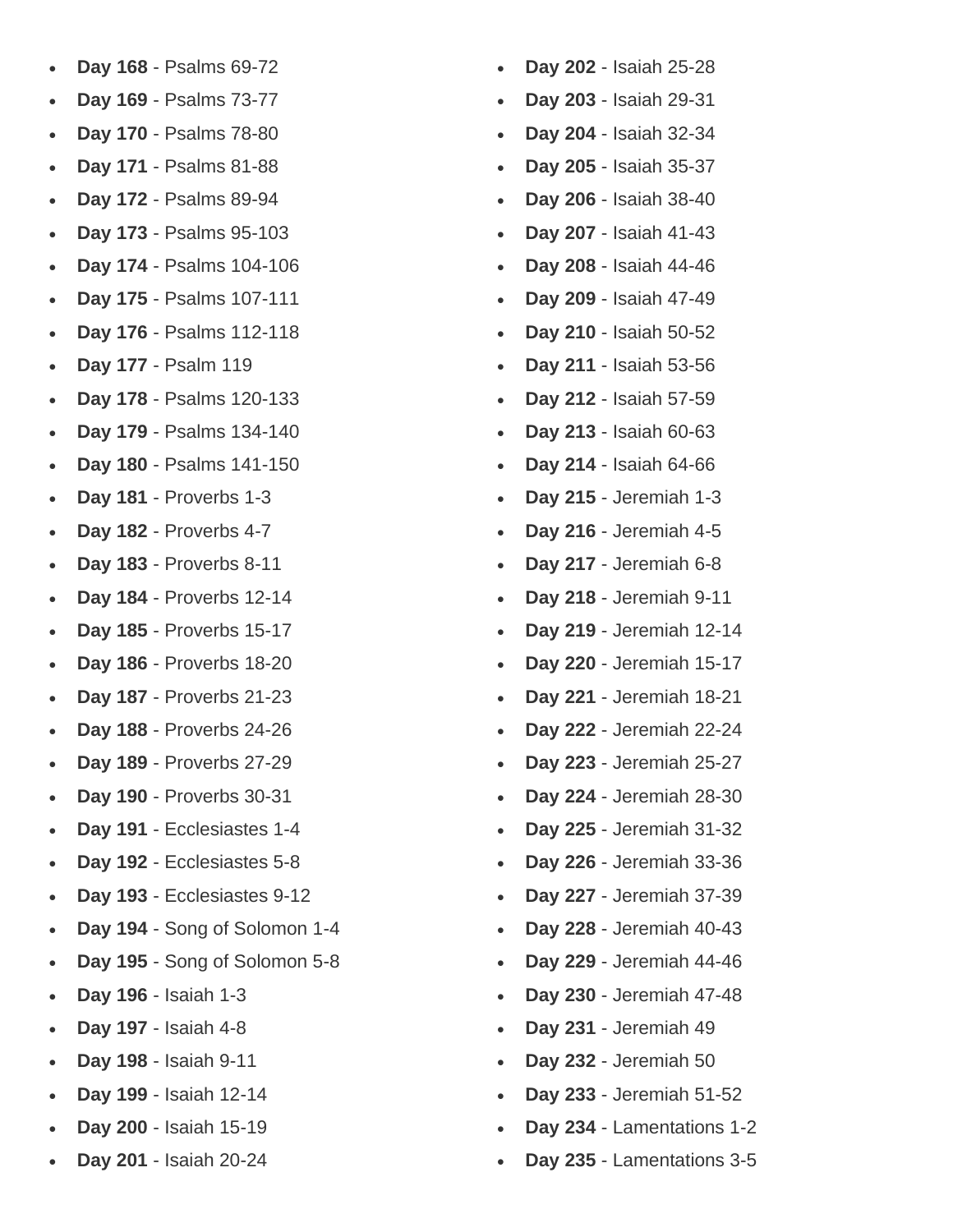- Day 236 Ezekiel 1-4
- **Day 237** Ezekiel 5 8
- **Day 238** Ezekiel 9 -12
- **Day 239** Ezekiel 13 -15
- **Day 240** Ezekiel 16 -17
- **Day 241** Ezekiel 18 -20
- **Day 242** Ezekiel 21 -22
- **Day 243** Ezekiel 23 -24
- **Day 244** Ezekiel 25 -27
- **Day 245** Ezekiel 28 -30
- **Day 246** Ezekiel 31 -32
- **Day 247** Ezekiel 33 -35
- **Day 248** Ezekiel 36 -38
- Day 249 Ezekiel 39-40
- **Day 250** Ezekiel 41 -43
- **Day 251** Ezekiel 44 -46
- **Day 252** Ezekiel 47 -48
- Day 253 Daniel 1-3
- Day 254 Daniel 4-5
- Day 255 Daniel 6-8
- Day 256 Daniel 9-12
- Day 257 Hosea 1-4
- Day 258 Hosea 5-9
- Day 259 Hosea 10-14
- Day 260 Joel 1-3
- Day 261 Amos 1-4
- **Day 262** Amos 5 9
- **Day 263** Obadiah 1
- Day 264 Jonah 1-4
- Day 265 Micah 1-4
- Day 266 Micah 5-7
- Day 267 Nahum 1-3
- **Day 268** Habakkuk 1 3
- Day 269 Zephaniah 1-3
- Day 270 Haggai 1-2
- Day 271 Zechariah 1-5
- Day 272 Zechariah 6-10
- **Day 273** Zechariah 11 -14
- **Day 274** Malachi 1 4
- Day 275 Matthew 1-4
- Day 276 Matthew 5-6
- **Day 277** Matthew 7 9
- Day 278 Matthew 10-11
- Day 279 Matthew 12-13
- Day 280 Matthew 14-17
- **Day 281** Matthew 18 -20
- **Day 282** Matthew 21 -22
- Day 283 Matthew 23-24
- **Day 284** Matthew 25 -26
- **Day 285** Matthew 27 -28
- **Day 286** Mark 1 3
- **Day 287** Mark 4 5
- Day 288 Mark 6-7
- **Day 289** Mark 8 9
- Day 290 Mark 10-11
- **Day 291** Mark 12 -13
- **Day 292** Mark 14
- **Day 293** Mark 15 -16
- Day 294 Luke 1-2
- Day 295 Luke 3-4
- Day 296 Luke 5-6
- Day 297 Luke 7-8
- Day 298 Luke 9-10
- **Day 299** Luke 11 -12
- Day 300 Luke 13-15
- Day 301 Luke 16-18
- Day 302 Luke 19-20